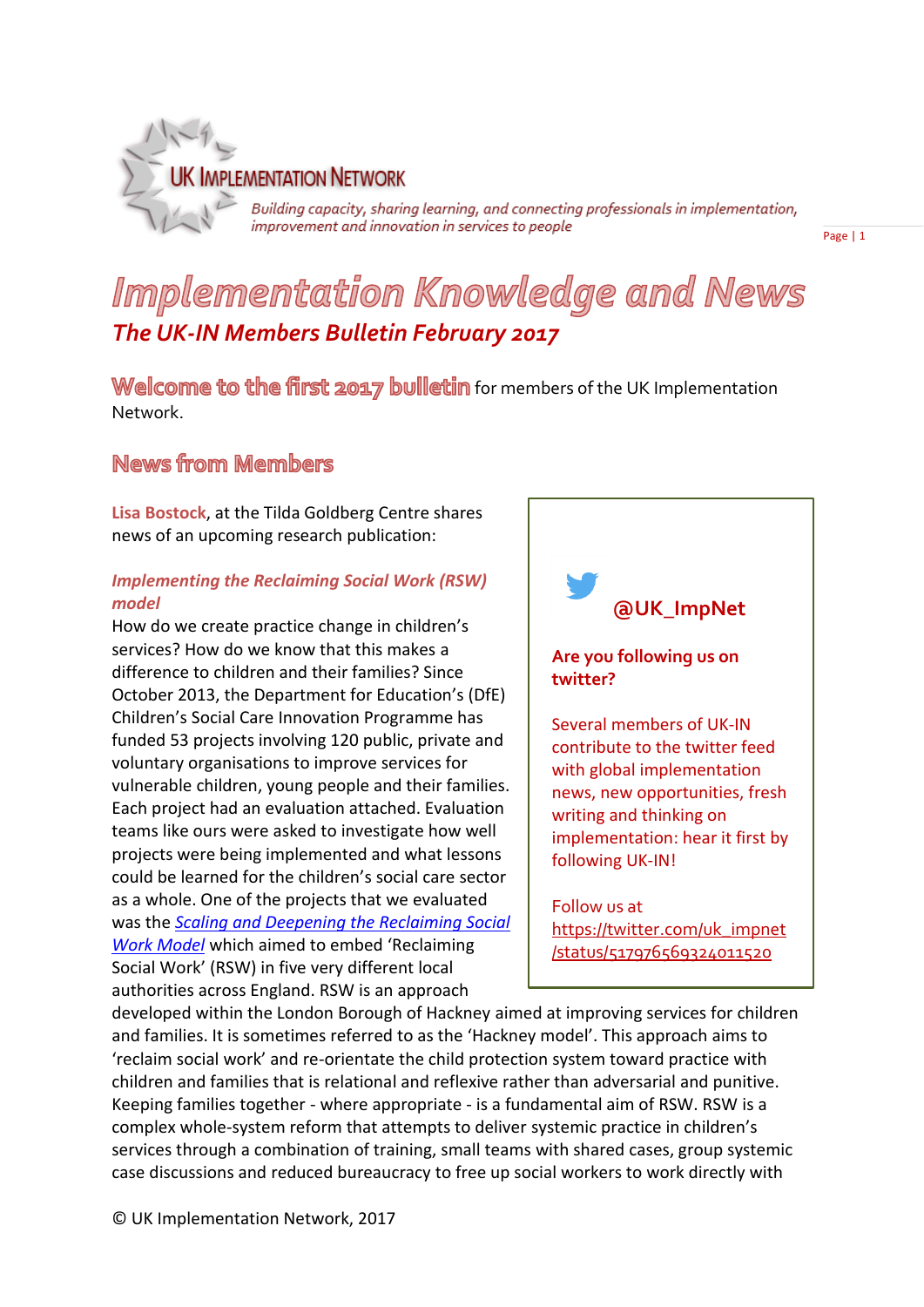families. What did we find makes a difference to social work practice? We will be reporting shortly that there are three interlocking elements of practice crucial to the implementation of RSW – namely a consultant social worker trained in systemic social work practice who leads the small team, use of weekly, group-based systemic case supervision and contribution of a clinician practitioner who is a qualified family therapist to case discussions. It is these factors in combination which appear critical to improving the quality of social work practice with children and families. More findings to follow once report has been published by DfE….

Page | 2

Dr Lisa Bostock Senior Research Fellow Tilda Goldberg Centre for Social Work and Social Care

**Arwen Wilcock**, Research Translation Manager at the Alzheimer's Society shares news of new funding for implementation research projects:

#### *Alzheimer's Society investment in implementation research*

Alzheimer's Society is pleased to be funding its first [implementation research grants](https://www.alzheimers.org.uk/site/scripts/documents_info.php?documentID=2171&pageNumber=14), supporting its work to move research and evidence based practice into the real world. The two grants are summarised below:

 Dr Karen Watchman, Senior Lecturer in Ageing, Frailty and Dementia is leading a new implementation study '[Life Through a Lens](https://www.alzheimers.org.uk/site/scripts/documents_info.php?documentID=3378)' at the University of Stirling. Starting in February 2017, this three-year participatory action research will investigate the implementation of non-pharmacological interventions (for example music, reminiscence and technology) with people who have a learning disability and dementia. Alongside co-researchers with a learning disability the research team will introduce photovoice as one the ways of understanding the perception of family, staff and people with a learning disability who do not have dementia, but who live, work or socialise with people who have received a diagnosis. Keep a look out for the digital story of the research which will be developed alongside the study.

This research follows previous Alzheimer's Society-funded work completed by Karen Watchman, [Jenny's Diary](http://www.uws.ac.uk/jennysdiary/), a resource to support conversations about dementia with people who have a learning disability. 'Life Though a Lens' will see the implementation of Jenny's Diary into practice on a wider scale. For further information please contact Karen Watchman [Karen.Watchman@stir.ac.uk](mailto:Karen.Watchman@stir.ac.uk)

 Professor Dawn Brooker, Director of the University of Worcester Association for Dementia Studies is leading an implementation research project "[Namaste Care](https://www.alzheimers.org.uk/site/scripts/documents_info.php?documentID=3379)  [Intervention UK](https://www.alzheimers.org.uk/site/scripts/documents_info.php?documentID=3379)" at the University of Worcester.

The three year project, launched in November 2016, focusses on the Namaste care programme developed in the USA. Namaste Care focuses on enhancing quality of life of people with advanced dementia through a range of physical, sensory and emotional care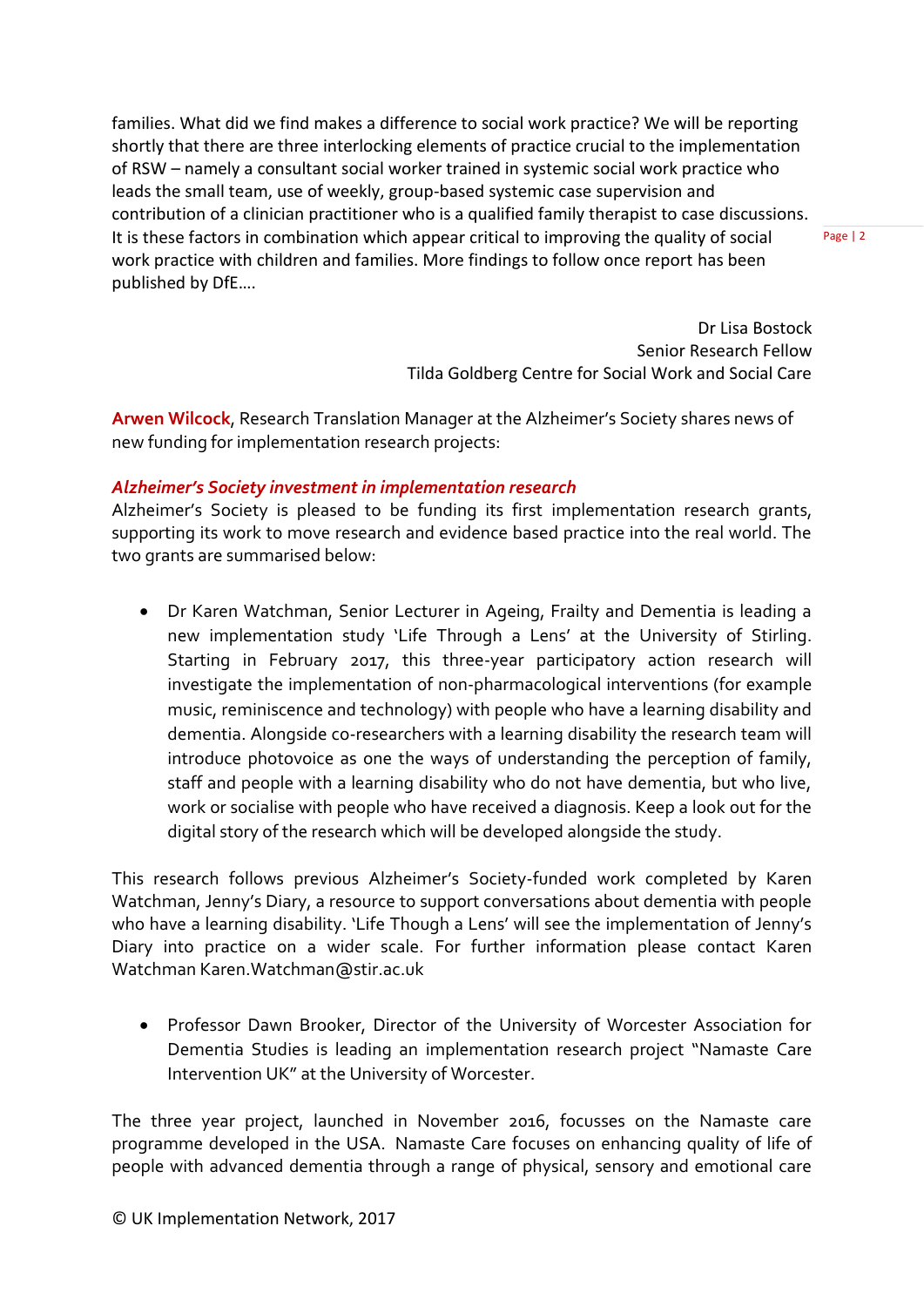practices. The research team aim to identify the aspects of Namaste Care that would be most effective to support people with advanced dementia within care homes in the UK, and identify how best to implement these. The research team will also create a professional network to share learning, aiming for the network to continue "a community of practice" beyond the research project.

Page | 3

# Conferences, learning events, upcoming webinars



*Pre-Conference academy:* June 19<sup>th</sup> 2017

#### **Upcoming international conferences**

### **GIC 2017**

**The 3 rd Global Implementation Conference (GIC2017)**  *Expanding implementation perspectives: engaging systems* **-** the unmissable conference for the global implementation science and practice community -is **June 20-21st 2017 at the Sheraton Centre Hotel, Toronto, Canada** and is open for registration now : [click here](https://www.eiseverywhere.com/ereg/index.php?eventid=191330&) *Main conference:* **June 20-21st 2017**

## **SIRC 2017**

**4th Biennial Society for Implementation Research Collaboration (SIRC 2017)** *Implementation Mechanisms: What Makes Implementation Work and Why? "Opening Pandora's box"* at the University of Washington Campus, Seattle

*Main Conference* **September 8-9, 2017** *Pre-Conference Workshop***:** September 7, 2017

**January 20, 2017** – Call for Abstract Opens; **March 1, 2017** – Conference Registration Opens **March 15, 2017 -**Call for Abstracts Closes *Clic[k here](https://societyforimplementationresearchcollaboration.org/) for details*

*The Society for Implementation Research Collaboration (SIRC) biennial conferences are dedicated to facilitating communication and collaboration between implementation research teams, researchers, and community providers. To become a SIRC member, please go to our website: [www.societyforimplementationresearchcollaboration.org](http://www.societyforimplementationresearchcollaboration.org/) and click 'Join Now.' Members receive discounts on conference registration and access to SIRC initiatives!* Twitter:@ImplementCollab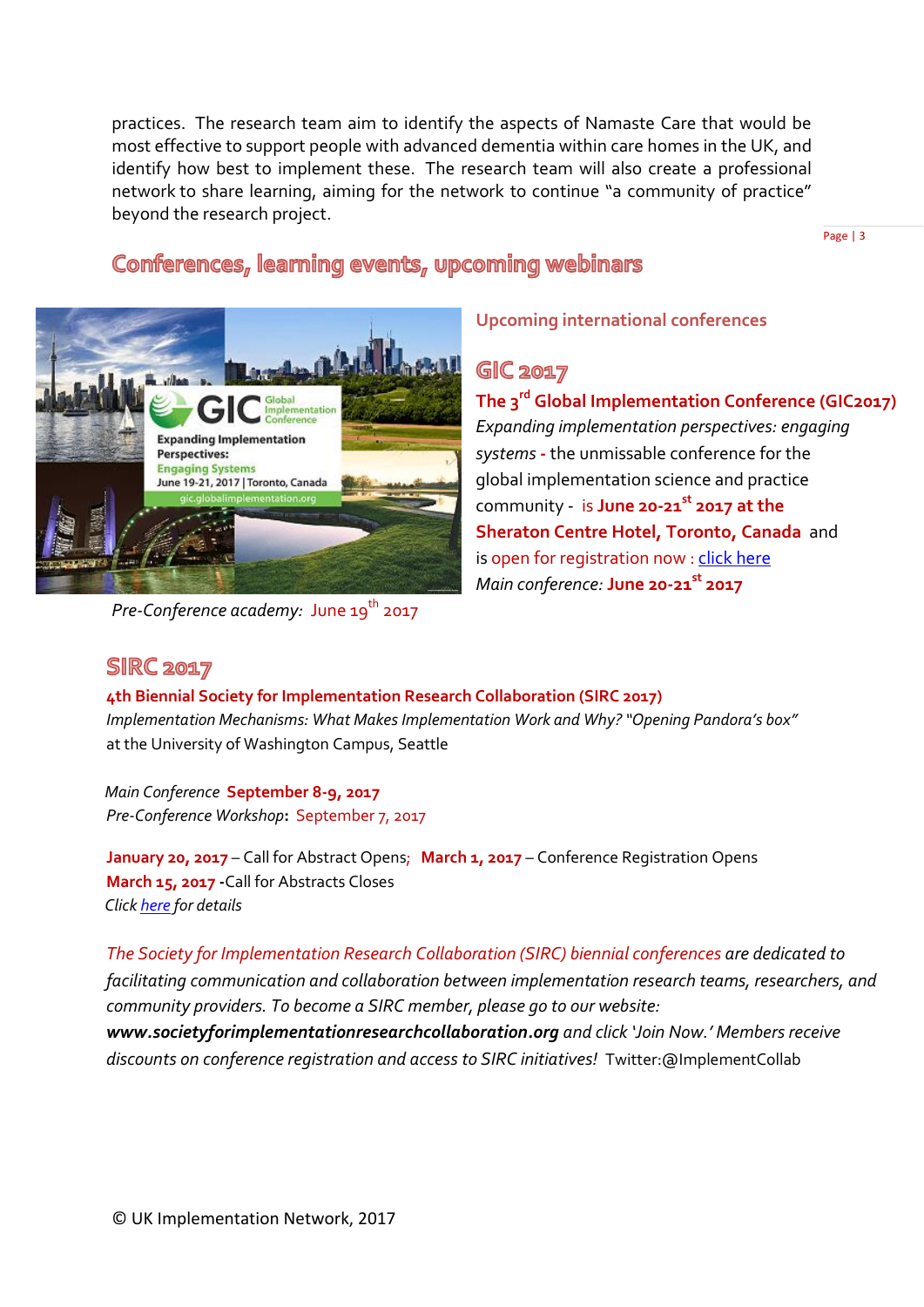#### **Courses**

#### *Implementation Science Masterclass* **(11 and 12 July 2017)**

This Masterclass at **King's College London's [Waterloo Campus](http://www.kcl.ac.uk/study/campus/waterloo.aspx)** is a two-day course for health professionals, researchers, patients and service users who aim to ensure health services routinely offer treatment and care that is based on the most recent research evidence and quality improvement principles. Hosted by **[CLAHRC South London,](http://www.clahrc-southlondon.nihr.ac.uk/)** a research organisation working to improve health services and funded by the National Institute for Health Research (NIHR).

The Masterclass includes lectures from world-renowned experts in the field, small group workshops facilitated by leading researchers, and advice on how to work more effectively on your own implementation projects. If you are a researcher, health professional, patient or service user involved in an implementation project within health services, or planning to carry out, or to evaluate one, then this Masterclass will be of interest to you.

**Cost and register:** C**ourse fees £475.** Email [clahrcshortcourses@kcl.ac.uk](mailto:clahrcshortcourses@kcl.ac.uk) to register your interest. Further details about how to book will be available in early 2017. [Implementation](http://www.clahrc-southlondon.nihr.ac.uk/events/2017/implementation-science-masterclass-tuesday-11-and-wednesday-12-july-2017)  [Science Masterclass.](http://www.clahrc-southlondon.nihr.ac.uk/events/2017/implementation-science-masterclass-tuesday-11-and-wednesday-12-july-2017)

#### **MSc in** *Implementation and Improvement Science* **open evening (20 February 2017)**

Are you a health professional, patient or service user, or researcher interested in improving health services and health outcomes for patients? If so, you are invited to an open evening for **King's College London's** new [MSc in Implementation and Improvement Science.](http://www.kcl.ac.uk/study/postgraduate/taught-courses/implementation-and-improvement-science-msc.aspx) You will be able to find out more about the course, meet with international experts who teach on the course and current students, and hear how studying this MSc could benefit your career.

#### **PhD course** *Implementation - Theory and application in health care*

**Linköping University, Sweden** 5 credits, **Autumn 2017,** is now open for applications**.** For more information visit their homepage at [https://beta.liu.se/en/research](https://beta.liu.se/en/research-activities/implementation)[activities/implementation](https://beta.liu.se/en/research-activities/implementation)

#### *Planning for implementation and sustainability*: **a 3-day workshop (April 10-12th, 2017) Li Ka Shing Knowledge Institute at St. Michael's Hospital, Toronto, Canada**

This 3 day workshop is designed for professionals in any health-related discipline aiming to gain knowledge on how to apply the science of knowledge translation (KT) to real-world implementation projects. Through interactive lectures, activities, and coaching (optional), workshop participants will be able to do the following:

- $\checkmark$  Identify and engage relevant stakeholders for implementation
- $\checkmark$  Assess the context and readiness for implementation
- $\checkmark$  Describe critical steps of an implementation plan
- $\checkmark$  Explain how to measure implementation quality and considerations related to fidelity and adaptation
- $\checkmark$  Assess barriers and facilitators to sustainability and identify sustainability strategies
- $\checkmark$  Plan for scale up and spread of an evidence-based program

© UK Implementation Network, 2017

Page | 4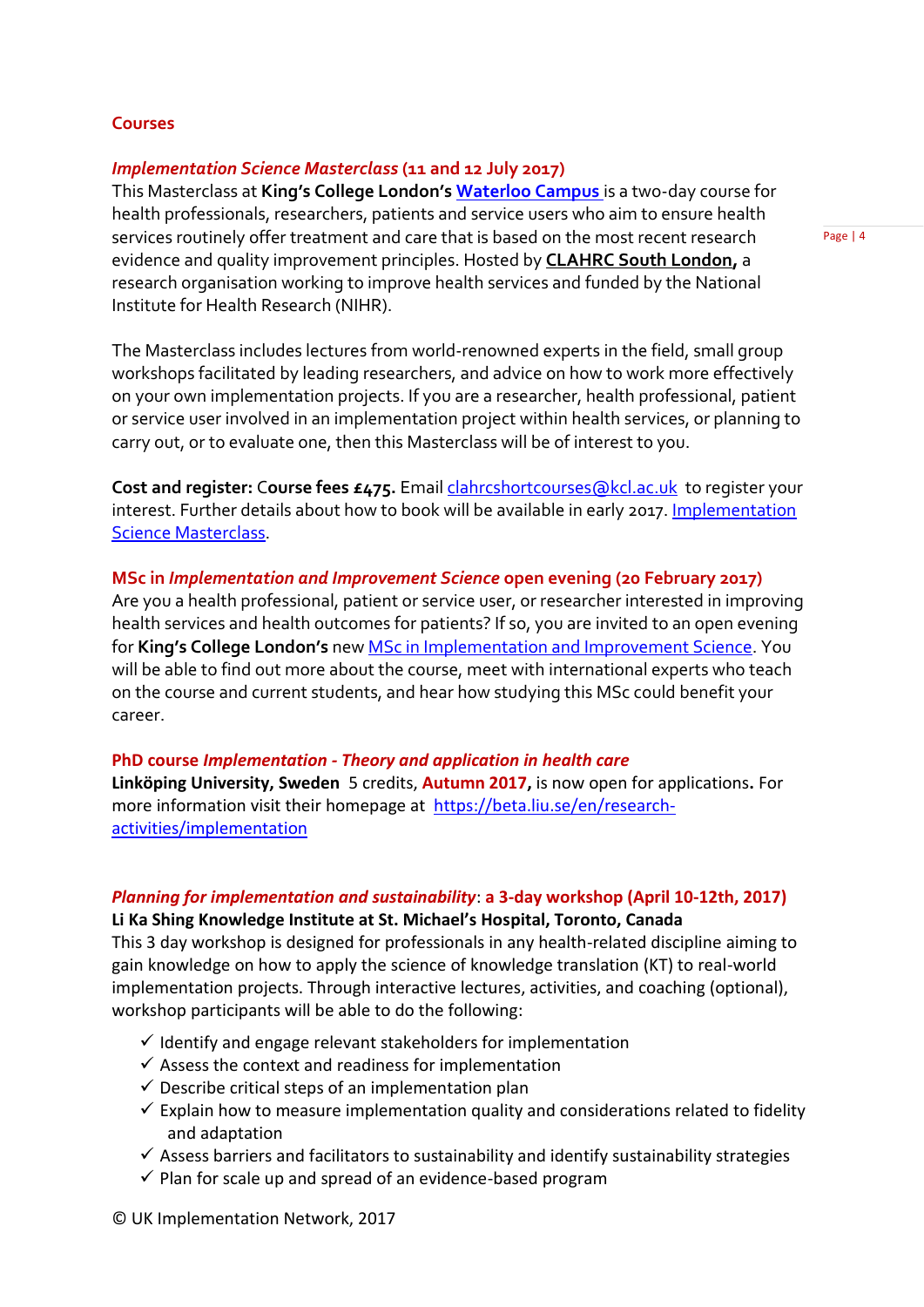#### **Costs and register**: Workshop **only: \$1850.00** Workshop **and 3 hours of coaching: \$2200.00**

The cost includes the 3-day in-person workshop, take-home resources, and coaching (optional). Travel to and accommodation in Toronto for the 3-day in-person workshop is **not** included.

Page | 5

To apply for this workshop, please fill out the workshop application form found at [http://knowledgetranslation.net/capacity-building/our-courses/planning-implementation](http://knowledgetranslation.net/capacity-building/our-courses/planning-implementation-sustainability)[sustainability,](http://knowledgetranslation.net/capacity-building/our-courses/planning-implementation-sustainability) and submit your completed form to [Melissa Courvoisier.](mailto:CourvoisierM@smh.ca) The application deadline is March 3, 2017 at 11:59 p.m. EST. If you would like to discuss whether this workshop aligns with your learning goals and needs, please contact Melissa Courvoisier.

**Implementation Knowledge and News** is produced for members of the UK Implementation *Network.* This regular bulletin keeps UK-IN members updated on new resources and planned and recent activity relating to implementation, and is a forum for sharing implementation-related news within the Network. **Please contribute!** We welcome all material and news providing the relevance to implementation or improvement practice, policy or research is made clear.

To suggest items for inclusion in the next edition, or for comments and feedback, please email the UK-IN administrator at **admi[n@UK-IN.org.uk.](mailto:knowledge@UK-IN.org.uk)** Next edition is summer 2017 – **please send items as soon as possible for inclusion. Estimated publication date: June 30th 2017.**